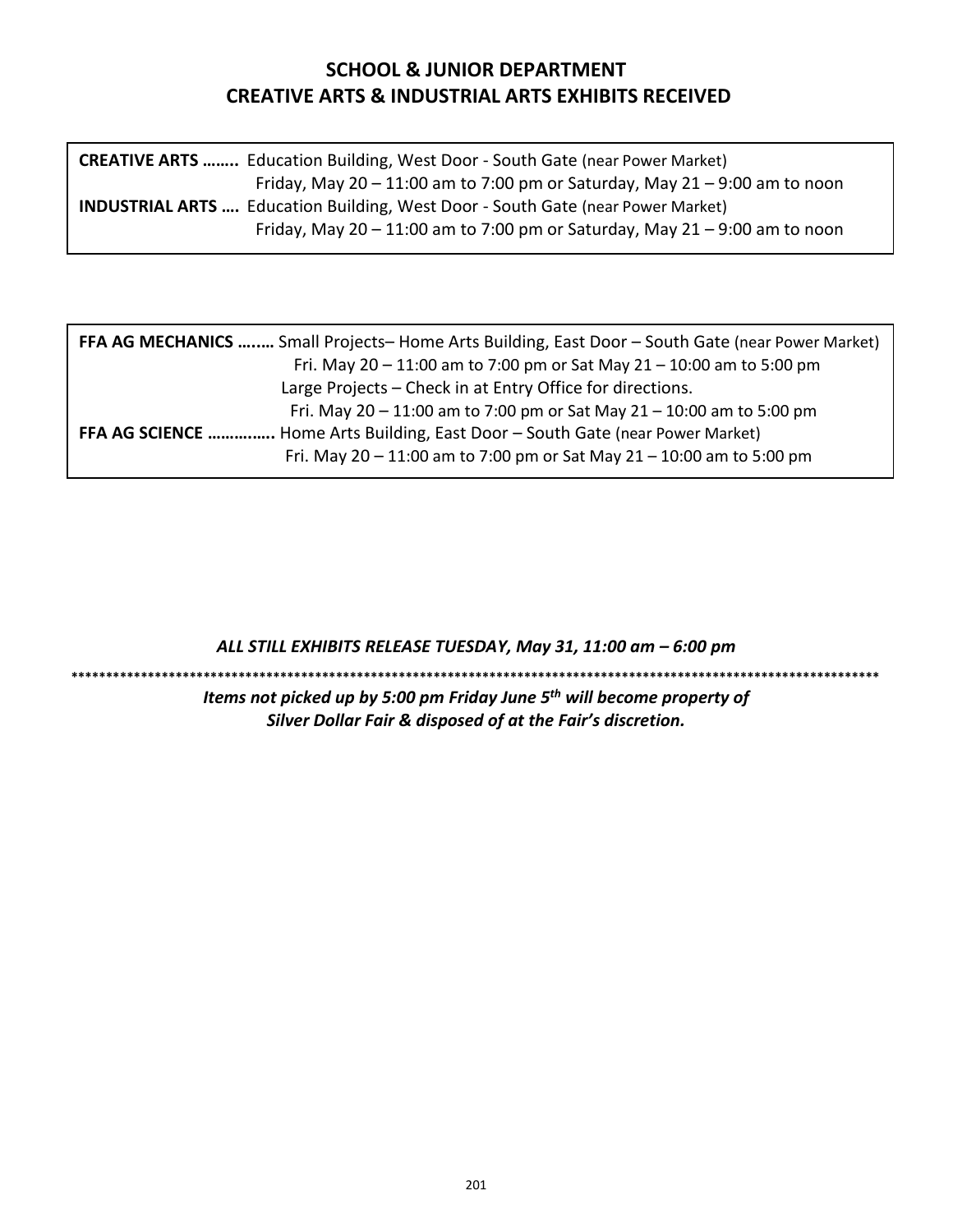# **INDUSTRIAL EDUCATION, SCHOOL**

# **Department 20: Divisions 2001 - 2008**

**Only projects made in school under supervision of an Industrial Arts or Vocational Trade/Technical Teacher are eliglble for entry in this Department. Schools must enter a School Booth to be eligible for individual student entries.**

### *ONLINE ENTRY DUE***: Friday, April 15, 2022, by 5:00 pm**

*DELIVERY OF EXHIBITS***: Friday, May 20, 11:00 am – 6:00 pm or Saturday, May 21, 10:00 am – 12 Noon** *Deliver to: EDUCATION/HOME ARTS BUILDING, West Door – ENTER THROUGH SOUTH GATE ENTRIES RELEASED***: Tuesday, May 31, 11:00 am – 6:00 pm** 

*ENTRY FEE***: NONE • RIBBON AWARDS ONLY • DANISH SYSTEM OF JUDGING** 

*Exhibitor limited to 2 entries per class*

*\*\*\* BEST OF SHOW \*\*\** 

*for the overall Best of Show in the following fields will receive a Rosette & \$100.00 Honorable Mention Rosette at Judge's discretion •Architectural Drawing• •Technical/Machine Drafting• •Metal• •Wood• Sponsored by the Silver Dollar Fair*

**Special \$50 Award sponsored by Thomas Welding to the Outstanding Industrial Arts Welding Project Exhibited** *Selections will be made by the Industrial Education Judges.*

### **FOREWORD**

Industrial Education is an integral part of the total program of education in the public schools of California. The branches of learning represented by industrial education are industrial arts education, and vocational trade and technical. Industrial arts education provides for personal identification with the work of industry, for satisfactions that are found in creative craftsmanship, and for developing values which are important to the consumers of goods and services. Vocational trade and technical education develop occupational competencies that prepare people to enter employment in specific industrial and service occupations, or to advance to a higher level of employment.

Staff members of the Bureau of Industrial Education, California State Department of Education; members of the professional organization, California Industrial Education Association; and teachers in the field of industrial education in the local schools recognize that student craftsmanship, design and creativeness are further stimulated by displays and awards programs at fairs.

Please read all Local and State Rules. **Entries will be accepted online.**

1. ENTRIES WILL NOT BE ACCEPTED WITHOUT THE EXHIBIT TAG PROVIDED BY THE FAIR. Any exhibit received with an altered exhibit tag will be DISQUALIFIED unless changes have been authorized and performed by the Fair Entry Office.

- 2.Exhibits will not be accepted after 12 noon on Saturday, May 21.
- 3. Exhibits will be released between 11:00 am 6:00 pm Tuesday, May 31.
- 4. Entries are shown at the owner's risk. See Local Rule #19.

5. Only projects made in school under supervision of an Industrial Arts or Vocational Trade and Technical Teacher may be entered and must be the work of the exhibitor. Projects must have been started and completed during the 12-month period preceding the fair.

6. An item eligible for entry should be entered in the most appropriate Department, Division and Class. Any exhibit not properly entered may be transferred to its proper class by Fair Management, whose decision may be changed only by the Judge. Fair Management is NOT responsible for locating entry errors. No exhibitor shall be entitled to an award, which has been disallowed as a result of his/her own error. Exhibits that are not entered in appropriate Department, Division and Class may be disqualified by the Judge.

7. **Projects made from assembly kits are not eligible**. Component parts should be made by the exhibitor wherever reasonably possible, and judges will rate accordingly.

8. A project may be entered for one award only. No exhibitor may enter more than one article made from the same pattern.

- 9. **Each exhibitor is limited to two entries per class.**
- 10. NAME, MAILING ADDRESS, AGE & GRADE IN SCHOOL MUST BE STATED ON THE ENTRY.
- 11. Online entries will be accepted at [www.silverdollarfair.org](http://www.silverdollarfair.org/)

12. The Fair reserves the right to remove from display items which may be deemed vulgar or in poor taste for display in the Creative Arts - Industrial Education Building.

13. Exhibitor Tags, furnished by the fair, must be firmly attached to each exhibit.

14. Teachers should pick up exhibitor tags at the **Fair Entry Office** on Friday, May 13 between 1:00 pm – 5:00 pm. Please let us know as soon as possible if there are changes to be made to tags (ie: name/teacher/school corrections, wrong division, or class, etc.). **Changes to exhibitor tags must be made by the Entry Office. See rule #1.**

15. All exhibits must be complete and must meet legal requirements to operate.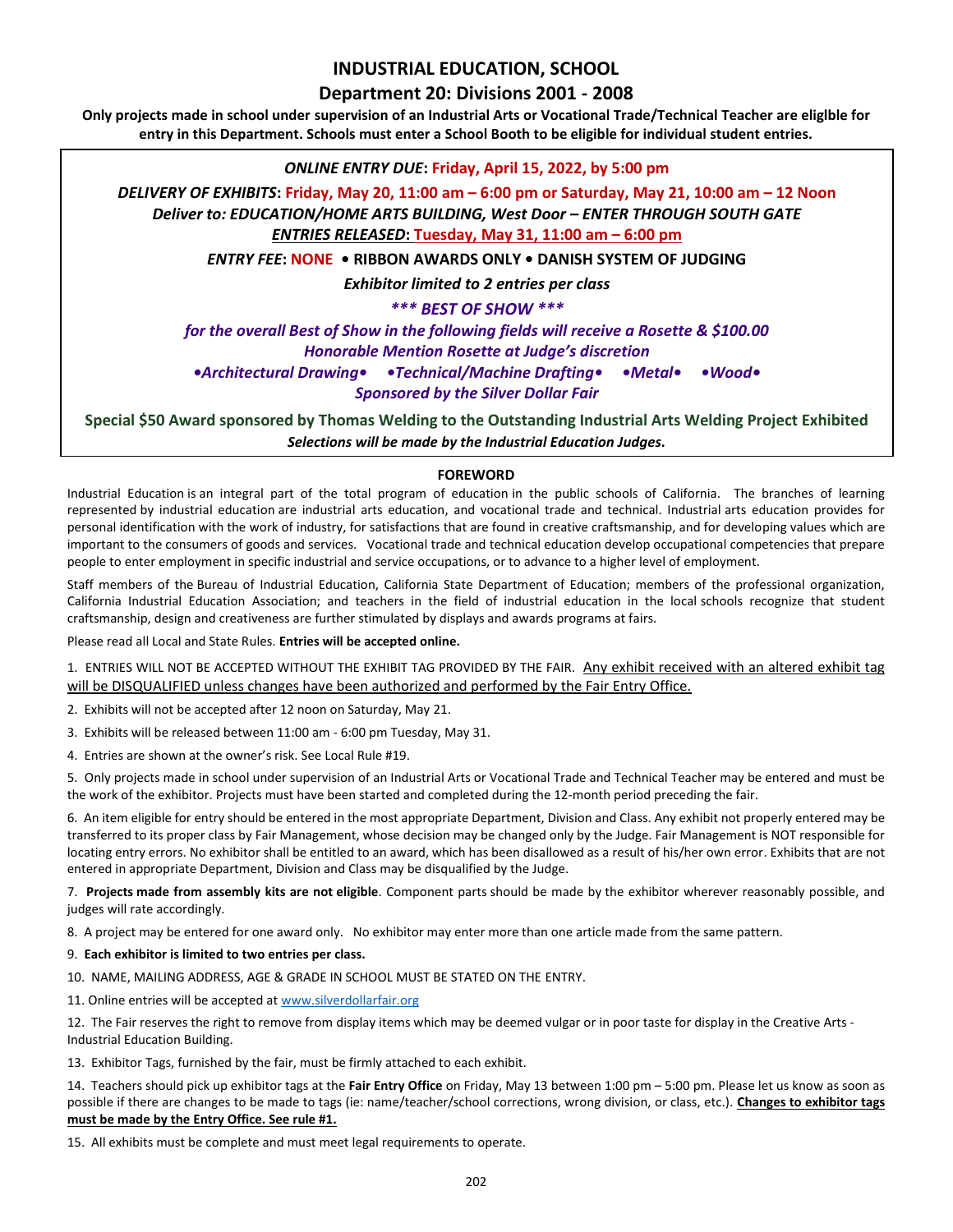- 16. The Silver Dollar Fair will present trophies, Best of Show ribbons, & \$100.00 to the overall Best of Show for: (1) Architectural Drawing,
- (2) Technical/Machine Drafting, (3) Metal and (4) Wood. Honorable Mention Rosettes will be given by selection & discretion of Judges.
- 17. Each school is responsible for displaying their own exhibits in booth form.
- 18. State and Local Rules apply to all entries.
- 19. Danish system of Judging will be used. Ribbon awards only.

The Danish System of Judging is based upon established standards of quality for each type of product. In this system, each exhibit is judged according to how well it meets that standard rather than how it compares with other exhibits.

| DANISH SYSTEM OF JUDGING |                    |              |               |
|--------------------------|--------------------|--------------|---------------|
| <b>GROUP</b>             | <b>QUALITY</b>     | <b>SCORE</b> | <b>RIBBON</b> |
| First                    | Superior           | $92 - 100%$  | Blue          |
| Second                   | Good               | $84 - 91%$   | Red           |
| Third                    | Average/Acceptable | $70 - 83%$   | White         |
| Fourth                   | Poor/Undesirable   | 69% or less  | Pink          |

### **DEPARTMENT 20 – INDUSTRIAL EDUCATION**

#### **DIVISION 2001 - INDUSTRIAL CRAFTS – 3D PRINTED MODELS**

DANISH SYSTEM OF JUDGING, RIBBON AWARDS ONLY 4 LEVELS Class Name of Class

- 1 Single Print 3D Model
- 2 Multiple Print Model (object made with multiple pieces)
- 3 Multiple Print Materials, i.e.: ABS, PLA, etc.
- 4 Combination Materials 3D printed materials combined with traditional materials, i.e.: wood, metal, etc.

#### **DIVISION 2002- FOUNDRY**

DANISH SYSTEM OF JUDGING, RIBBON AWARDS ONLY 4 LEVELS Class Name of Class

- 1 Center Punch
- 2 Chisel
- 3 Hammer/Meat Tenderizer
- 4 Foundry, Single Piece
- 
- 5 Any Combination Project, SPECIFY
- 6 Any Other Tool, using the lathe, SPECIFY
- 7 Any Miscellaneous Tool, not listed elsewhere, SPECIFY

#### **DIVISION 2003 - GENERAL WOODWORKING**

DANISH SYSTEM OF JUDGING, RIBBON AWARDS ONLY 4 LEVELS Class Name of Class

- 1 Bowl, Laminated
- 2 Bread or Cutting Board
- 3 Cabinet, Small
- 4 Frame, picture, or mirror
- 5 Game Board
- 6 Jewelry Box
- 7 Rack: coat or hat, etc., SPECIFY
- 8 Rack: magazine, gun, wine, etc., SPECIFY
- 9 Stool
- 10 Any Other Small Project, 12" and under, SPECIFY
- 11 Any Other Large Project, over 12", SPECIFY

#### **DIVISION 2006 - AUTOMOTIVE**

DANISH SYSTEM OF JUDGING, RIBBON AWARDS ONLY 4 LEVELS Class Name of Class

- 1 Rebuilt Auto Engine
- 2 Any Other Automotive Project, SPECIFY

#### **DIVISION 2004 - FURNITURE MAKING**

DANISH SYSTEM OF JUDGING, RIBBON AWARDS ONLY 4 LEVELS Class Name of Class

- 1 Bench
- 2 Bookcase
- 3 Chair
- 4 Coffee Table, Combination
- 5 Coffee Table, Plain
- 6 Dining Table
- 7 End Table or Nightstand
- 8 Entertainment Center/ TV Cabinet
- 9 Hope Chest
- 10 Any other item of furniture, SPECIFY

#### **DIVISION 2005 - WELDING**

DANISH SYSTEM OF JUDGING, RIBBON AWARDS ONLY 4 LEVELS Class Name of Class

- 1 Any Sports Equipment, SPECIFY
- 2 Shop Equipment, SPECIFY
- 3 Patio Table, Chairs, Benches, SPECIFY
- 4 Bumper, Grill or Roll Bar, SPECIFY
- 5 Trailer (general purpose)
- 6 Plasma Cut Out, Small
- 7 Plasma Cut Out, Medium
- 8 Plasma Cut Out, Large
- 9 Any Other Small Welding Project, SPECIFY
- 10 Any Other Medium Welding Project SPECIFY
- 11 Any Other Large Welding Project, SPECIFY

**THOMAS WELDING & THOMAS MANUFACTURING will award \$50.00 to the Outstanding Industrial Arts Welding Project Exhibited.**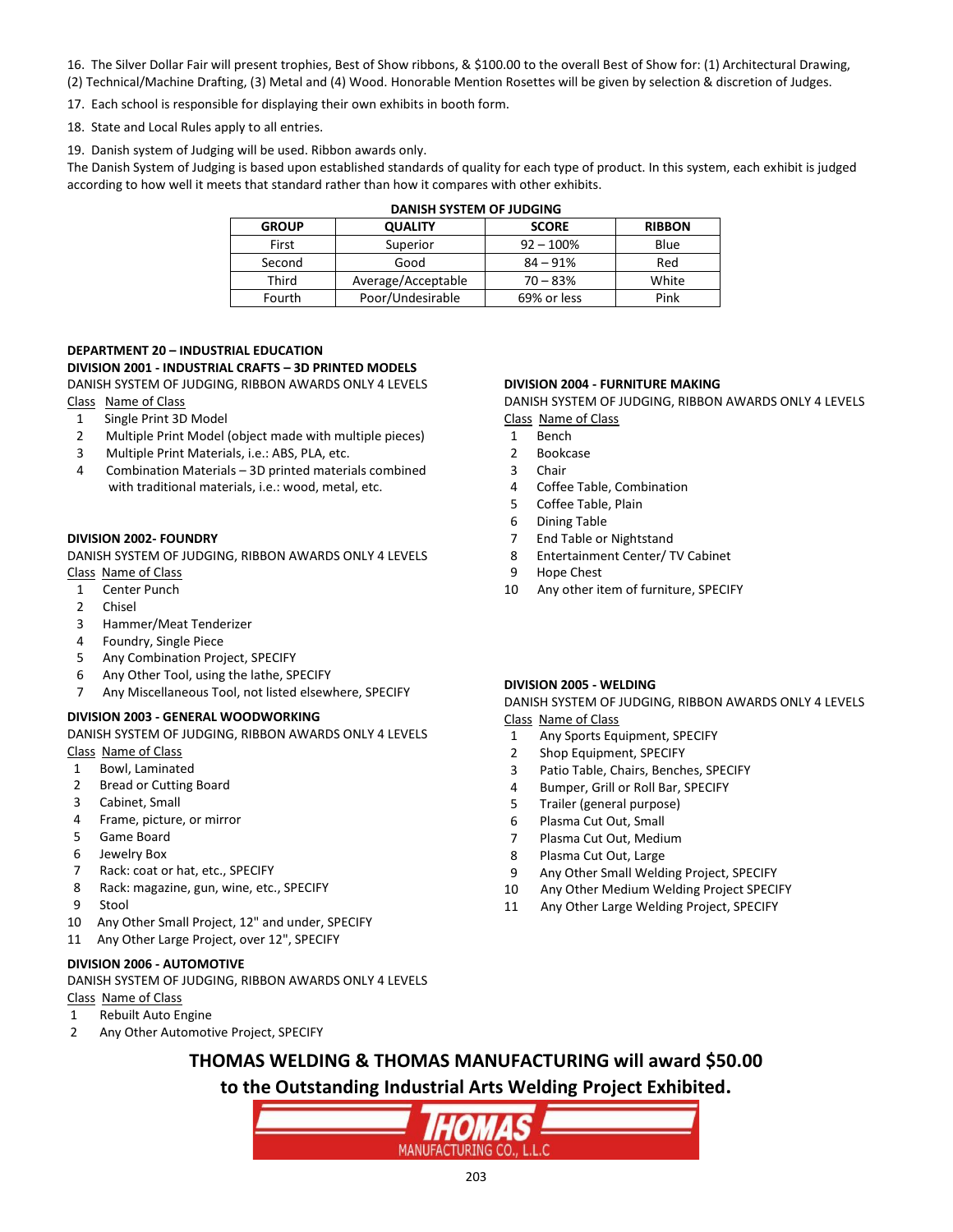#### **DEPARTMENT 20 – INDUSTRIAL EDUCATION DIVISION 2007 - WORKING (ARCHITECTURAL-CAD) DRAWINGS**

DANISH SYSTEM OF JUDGING, RIBBON AWARDS ONLY 4 LEVELS Class Name of Class

- 1 Complete House Plans (5 Drawings)
- 2 Electrical Plan
- 3 Elevation, All Sides
- 4 Floor Plan
- 5 Interior Elevation, Detail
- 6 Perspective<br>7 Plot Plan
- Plot Plan
- 8 Roof Plan
- 9 Typical Section House Foundation
- 10 T Foundation
- 11 Any Other Architectural Drawing, SPECIFY

#### **DIVISION 2008 - TECHNICAL/MACHINE DRAFTING (CAD)**

DANISH SYSTEM OF JUDGING, RIBBON AWARDS ONLY 4 LEVELS

### Class Name of Class

- 1 Auxiliary View, Single or Double
- 2 Assembly Drawing, Any
- 3 Cams<br>4 Castin
- 4 Casting, Working Drawings<br>5 Inking, Assembly Drawings
- 5 Inking, Assembly Drawings
- 6 Geometric Construction
- 7 Grid Reproduction
- 8 Lettering Practice, Standard
- 9 Machine, Detail Drawing<br>10 Mapping
- Mapping
- 11 Multiview



- 12 Orthographic Projection, Working Drawing, Views and Dimensions
- 13 Pictorial Presentation, Any
- 14 Plot Plan
- 15 Schematic
- 16 Revolution
- 17 Sectional Views, Any
- 18 Sheet metal, Parallel Line Development
- 19 Sheet metal, Radial Line Development
- 20 Threads and Fasteners
- 21 Welding Drawing
- 22 Any Other, SPECIFY

#### **SCORE CARDS FOR JUDGING INDUSTRIAL EDUCATION**

#### WORKING (ARCHITECTURAL-CAD) DRAWING

|                                                                            | 100% |
|----------------------------------------------------------------------------|------|
| TECHNICAL/MACHINE DRAFTING                                                 |      |
| Workmanship (Accuracy, Line Technique, Width, etc50%                       |      |
| General Appearance (Line Density, Placement of dimensions                  |      |
|                                                                            |      |
| Completeness of Drawings (Views, Dimensions)25%                            |      |
|                                                                            | 100% |
| PRINTING                                                                   |      |
|                                                                            |      |
|                                                                            |      |
|                                                                            |      |
|                                                                            |      |
|                                                                            | 100% |
| WOODS, METALS AND ALL OTHER CLASSES                                        |      |
| Workmanship (Design, tool operation and finish50%                          |      |
|                                                                            |      |
|                                                                            |      |
|                                                                            | 100% |
| <b>AUTOMOTIVE</b>                                                          |      |
| Categories that apply shall be given equal allowance for perfect score.    |      |
| 1) Workmanship (where visible) • 2) Design • 3) Tool Operation • 4) Finish |      |
| 5) Assembly • 6) Scope of Exhibit                                          |      |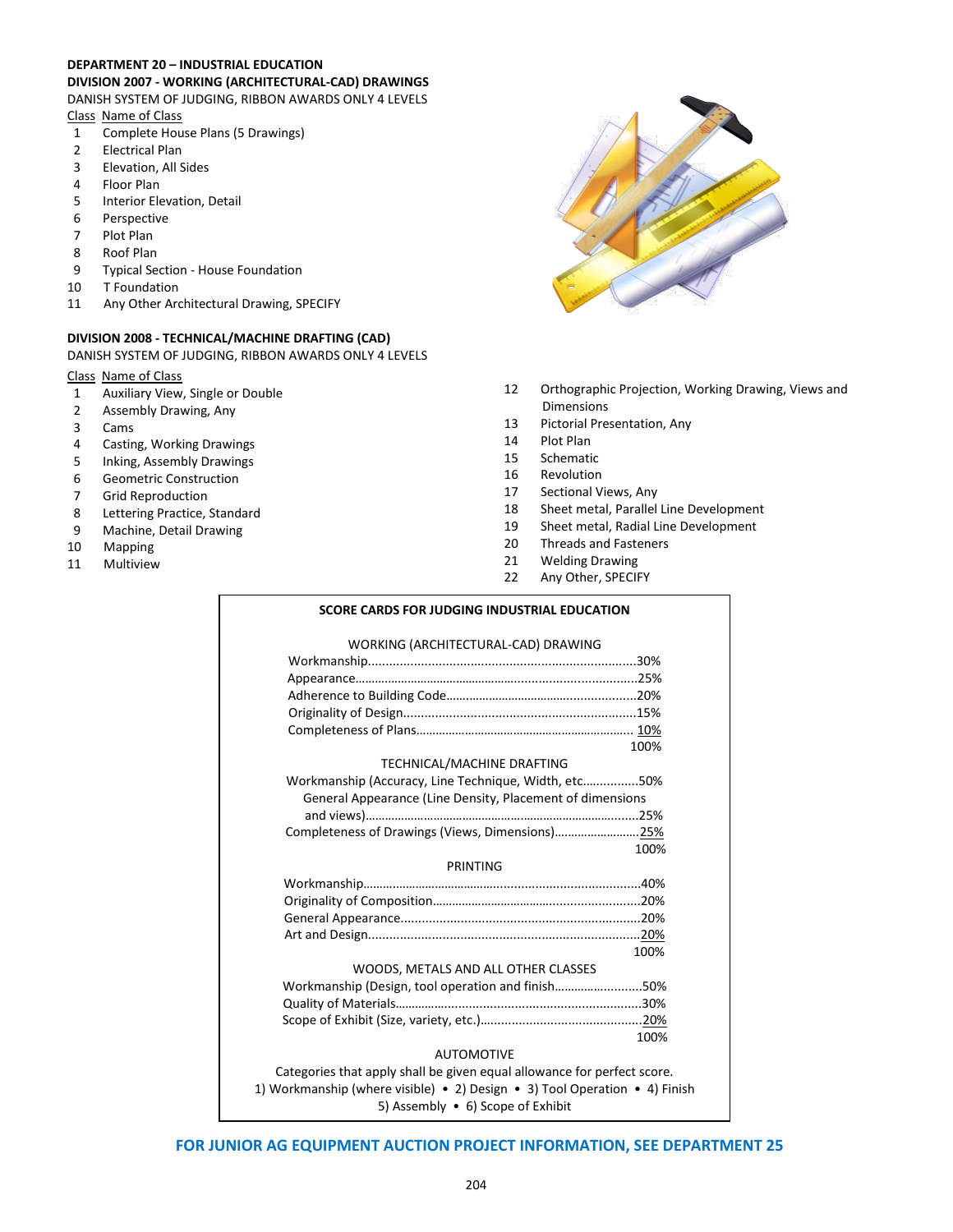# **CREATIVE ARTS, SCHOOL**

## **Department 21: Divisions 2101 - 2121**

**Only projects made in school under supervision of a Creative Arts Teacher are eliglble for entry in this Department. Schools must enter a School Booth to be eligible for individual student entries.**



Online Entry at [www.silverdollarfair.org](http://www.silverdollarfair.org/) will be used for all entries in this department. Please read all Local and State Rules.

1. ENTRIES WILL NOT BE ACCEPTED WITHOUT THE EXHIBIT TAG PROVIDED BY THE FAIR. Any exhibit received with an altered exhibit tag will be DISQUALIFIED unless changes have been authorized and performed by the Fair Entry Office.

2.Exhibits will not be accepted after 12 noon on Saturday, May 21.

3. Exhibits will be released between 11:00 am - 6:00 pm Tuesday, May 31.

4. Entries are shown at the owner's risk. See Local Rule #19.

5. Only projects made in School under the supervision of a Creative Arts Teacher may be entered and must be the work of the exhibitor. Projects must have been started and completed during the 12-month period preceding the fair

6. An item eligible for entry should be entered in the most appropriate Department, Division and Class. Any exhibit not properly entered may be transferred to its proper class by Fair Management, whose decision may be changed only by the Judge. Fair Management is NOT responsible for locating entry errors. No exhibitor shall be entitled to an award, which has been disallowed as a result of his/her own error. Exhibits that are not entered in appropriate Department, Division and Class may be disqualified by the Judge.

7. Projects made from assembly kits are not eligible. Component parts should be made by the exhibitor wherever reasonably possible, and judges will rate accordingly.

8. A project may be entered for one award only. No exhibitor may enter more than one article made from the same pattern.

#### 9. **Each exhibitor is limited to two entries per class.**

10. Name, Mailing Address, age & Grade in school must be stated on the entry.

11. The Fair reserves the right to remove from display items which may be deemed vulgar or in poor taste for display in the Creative Arts - Industrial Education Building.

12. Teachers: Online entries will be accepted at www.silverdollarfair.org.

13. Exhibitor Tags, furnished by the fair, must be firmly attached to each exhibit.

14. Teachers should pick up exhibitor tags at the **Fair Entry Office** on Friday, May 13 between 1:00 pm – 5:00 pm. Please let us know as soon as possible if there are changes to be made to tags (i.e.: name/teacher/school corrections, wrong division, or class, etc.). Changes to exhibitor tags must be made by the Entry Office. See rule #1.

15. All exhibits must be complete.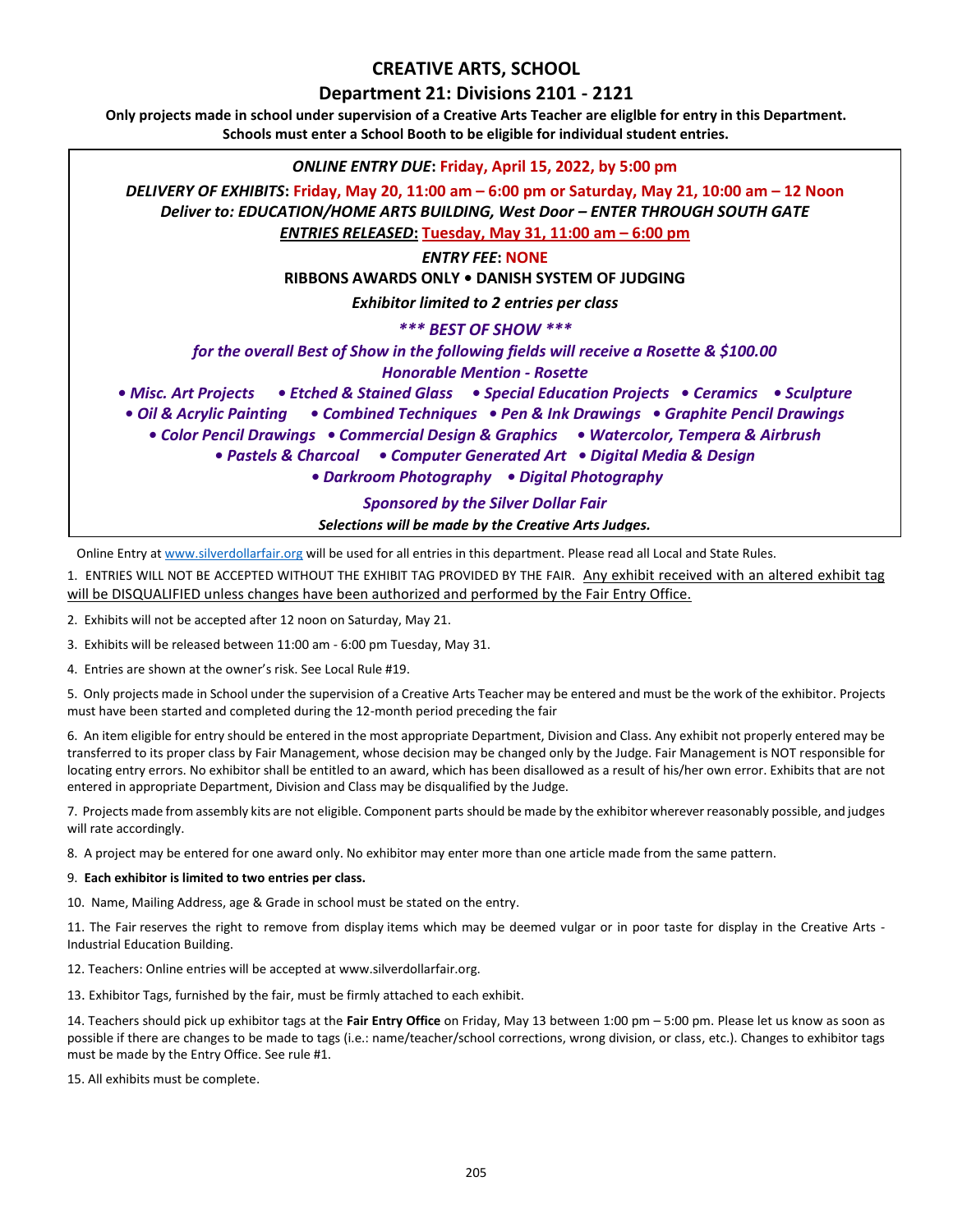16. The Silver Dollar Fair will present trophies, Best of Show ribbons, and \$100.00 to the overall Best of Show in the following categories:

(1) Miscellaneous Art Projects, (2) Etched & Stained Glass, (3) Sculpture, (4) Ceramics, (5) Special Education, (6) Oil & Acrylic Paintings,

(7) Commercial Design & Graphics, (8) Pen & Ink Drawings, (9) Graphite Pencil Drawings, (10) Color Pencil Drawings, (11) Combined Techniques, (12) Watercolor, Tempera, & Airbrush, (13) Pastels & Charcoal (14) Computer Art, (15) Digital Media & Design, (16) Darkroom Photography, and (17) Digital Photography. Honorable Mention Rosettes will be given by selection & discretion of Judges.

17. Each school is responsible for displaying their own exhibits in booth form.

18. State and Local Rules apply to all entries.

19. Danish system of Judging will be used. Ribbon awards only.

The Danish System of Judging is based upon established standards of quality for each type of product. In this system, each exhibit is judged according to how well it meets that standard rather than how it compares with other exhibits.

| <b>DANISH SYSTEM OF JUDGING</b> |                    |              |               |
|---------------------------------|--------------------|--------------|---------------|
| <b>GROUP</b>                    | <b>QUALITY</b>     | <b>SCORE</b> | <b>RIBBON</b> |
| First                           | Superior           | $92 - 100%$  | Blue          |
| Second                          | Good               | $84 - 91%$   | Red           |
| Third                           | Average/Acceptable | $70 - 83%$   | White         |
| Fourth                          | Poor/Undesirable   | 69% or less  | Pink          |

#### **SCORE CARDS FOR JUDGING CREATIVE ARTS**

| <b>PRINTING</b>               |      | <b>ARTS &amp; CRAFTS</b> |      |
|-------------------------------|------|--------------------------|------|
| Workmanship                   | 40%  | Workmanship              | 40%  |
| Originality of<br>Composition | 20%  | Originality              | 30%  |
| General Appearance            | 20%  | Attractiveness           | 15%  |
| Art & Design                  | 20%  | Scope of Exhibit         | 15%  |
| <b>TOTAL SCORE</b>            | 100% | <b>TOTAL SCORE</b>       | 100% |

# **DEPARTMENT 21 – CREATIVE ARTS DIVISION 2101 - MISCELLANEOUS ART PROJECTS DIVISION 2104 - CERAMICS**

- 
- 
- 
- 
- 
- 
- 7 Two-dimensional, Black and White 7 Found Mold Method
- 8 Two-dimensional, Tissue Paper 8 and the set of the Second Muslim State and Muslim Bandwick and Second Muslim B
- 9 Any Other Miscellaneous Project, SPECIFY 9 Mask

### **DIVISION 2102 – STAINED & ETCHED GLASS** 11 Pinch Pot

DANISH SYSTEM OF JUDGING, RIBBON AWARDS ONLY 4 LEVELS 12 Slab Method, 2-D Tiles

- 
- 
- 2 Stained Glass, Three-Dimensional 15 Wheel Thrown, Single Item
- 
- 4 Stained Glass, Any Other, SPECIFY 17 Wheel Thrown, Altered
- 
- 6 Mosaic, Any

### **DIVISION 2103 - SPECIAL EDUCATION CLASSES**

DANISH SYSTEM OF JUDGING, RIBBON AWARDS ONLY 4 LEVELS

Class Name of Class

- 1 Ceramics
- 2 Collage
- 3 Drawing
- 4 Painting
- 5 Sculpture
- 6 Woodcraft
- 7 Any Other, SPECIFY

DANISH SYSTEM OF JUDGING, RIBBON AWARDS ONLY 4 LEVELS DANISH SYSTEM OF JUDGING, RIBBON AWARDS ONLY 4 LEVELS

Class Name of Class Class Name of Class

- 1 Calligraphy 1 Coil Method, Concealed Coil
- 2 Collage 2 Coil Method, Exposed Coil
- 3 Mask, Other than Ceramic 3 Combined Technique, Slab/Coil
- 4 Paper Cuts 4 Combined Technique, Wheel/Hand Building
- 5 Silk Screen Printing 5 Combined Technique, Any Other Combination, SPECIFY
- 6 Scratchboard 6 Drape Method
	-
	-
	-
	- 10 Pierced Design
	-
	-
- Class Name of Class 13 Slab Method, 3-D Boxes
- 1 Stained Glass, Flat 14 Slab Method, Other
	-
- 3 Stained Glass, Lamp 16 Wheel Thrown, Two or More Pieces
	-
- 5 Etched Glass, Any 18 Any Other Ceramic Technique, SPECIFY

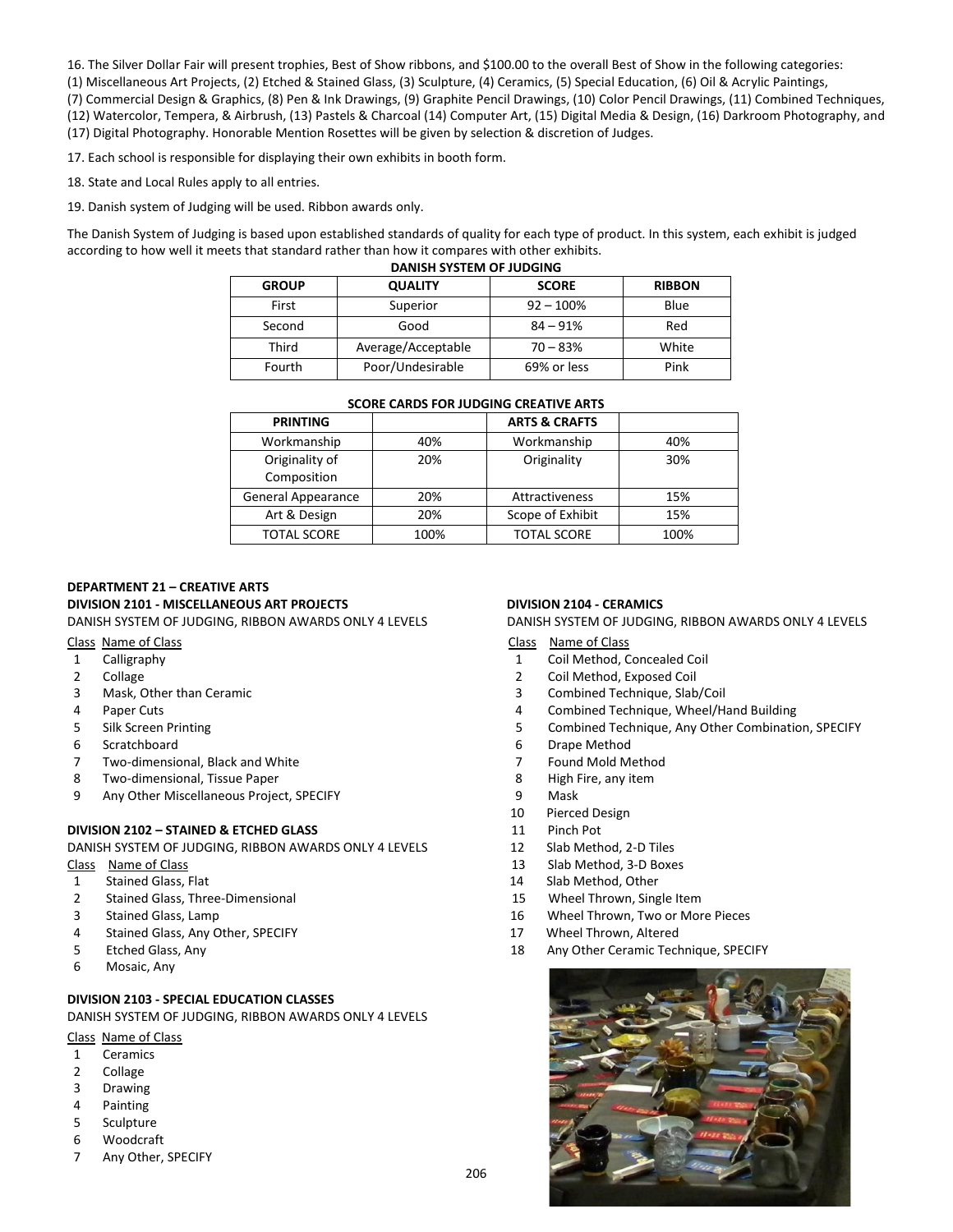#### **DEPARTMENT 21 – CREATIVE ARTS DIVISION 2105 - SCULPTURE**

DANISH SYSTEM OF JUDGING, RIBBON AWARDS ONLY 4 LEVELS Class Name of Class

- 1 Clay, Animal
- 2 Clay, Fantasy
- 3 Clay, Nature
- 4 Clay, People
- 5 Clay, Any Other, SPECIFY

- 1 Fantasy 1 Fantasy
- 2 Landscape/Seascape 2 Landscape/Seascape
- 3 People/Portrait 3 People/Portrait
- 4 Waterfowl/Wildlife 4 Waterfowl/Wildlife
- 

#### **DIVISION 2108 - COMBINED TECHNIQUES**

DANISH SYSTEM OF JUDGING, RIBBON AWARDS ONLY 4 LEVELS Class Name of Class

- 1 Airbrush/Pencil
- 2 Airbrush/Pencil/Color Pencil
- 3 Any Other Airbrush Combination, SPECIFY
- 4 Watercolor/Pen and Ink
- 5 Watercolor/ Pencil or Color Pencil
- 6 Ink/Color Pencil
- 7 Pencil/Color Pencil
- 8 Any Other Combination Using Ink, SPECIFY
- 9 Any Other Combination of Paint, SPECIFY
- 10 Any Other Combination using Chalk, SPECIFY
- 11 Any Other Combination, SPECIFY

### **DIVISION 2109 - PEN AND INK**

DANISH SYSTEM OF JUDGING, RIBBON AWARDS ONLY 4 LEVELS Class Name of Class

- 1 Animal
- 2 Architecture
- 3 Fantasy
- 4 Landscape Nature
- 5 Mechanical Object (plane, car, etc.)
- 6 Portrait
- 7 Still Life
- 8 Any Other Pen and Ink, SPECIFY

## **DIVISION 2110 - GRAPHITE PENCIL DRAWING DIVISION 2111 – COLOR PENCIL DRAWING**

DANISH SYSTEM OF JUDGING, RIBBON AWARDS ONLY 4 LEVELS DANISH SYSTEM OF JUDGING, RIBBON AWARDS ONLY 4 LEVELS

# Class Name of Class Class Name of Class Class Name of Class Name of Class Name of Class Name of Class Name of Class Name of Class Name of Class Name of Class Name of Class Name of Class Name of Class Name of Class Name of

- 1 Abstract 1 Abstract
- 2 Animal 2 Animal
- 3 Architecture 3 Architecture
- 
- 5 Fantasy 5 Fantasy
- 6 Flowers 6 Flowers 1999 1999 1999 1999 1999 1999 1999 1999 1999 1999 1999 199
- 7 Landscape 7 Landscape
- 8 Life Forms 8 Life Forms and the set of the set of the set of the set of the set of the set of the set of the set of the set of the set of the set of the set of the set of the set of the set of the set of the set of the s
- 
- 
- 
- 
- 

- 6 Abstract, Any Material
- 7 Mask
- 8 Wood
- 9 Any Other Sculpture, SPECIFY

#### **DIVISION 2106 - OIL PAINTING DIVISION 2107 – ACRYLIC PAINTINGS**

DANISH SYSTEM OF JUDGING, RIBBON AWARDS ONLY 4 LEVELS DANISH SYSTEM OF JUDGING, RIBBON AWARDS ONLY 4 LEVELS Class Name of Class Class Name of Class

- 
- 
- 
- 
- 5 Any Other Oil Painting 5 Any Other Acrylic Painting



- 
- 
- 
- 4 Birds, Waterfowl 4 Birds, Waterfowl
	-
	-
	-
	-
- 9 Mechanical Object (plane, car, etc.) 9 Mechanical Object (plane, care, etc.
- 10 Nature 10 Nature 10 Nature 10 Nature 10 Nature 10 Nature 10 Nature 10 Nature
- 11 People/Portrait 11 People/Portrait
- 12 Still Life 12 Still Life
- 13 Any Other, SPECIFY 13 Any Other, SPECIFY

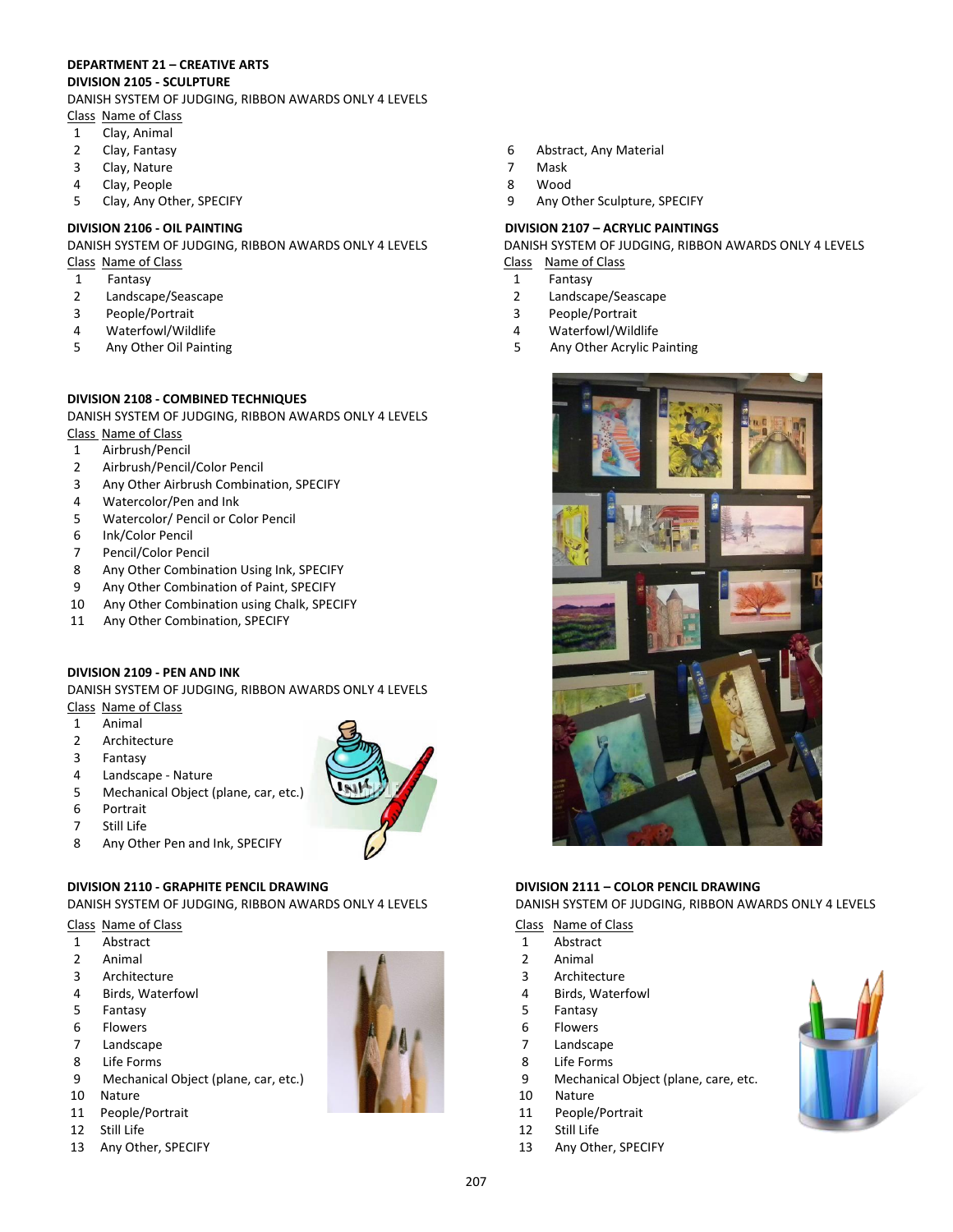#### **DEPARTMENT 21 DIVISION 2112 - COMMERCIAL DESIGN**

# DANISH SYSTEM OF JUDGING, RIBBON AWARDS ONLY 4 LEVELS

Class Name of Class

- 1 Advertising-Commercial Art Illustration
- 2 Card
- 3 Cartooning
- 4 Fashion Design

DANISH SYSTEM OF JUDGING, RIBBON AWARDS ONLY 4 LEVELS DANISH SYSTEM OF JUDGING, RIBBON AWARDS ONLY

- 
- 
- 
- 3 Any Other, SPECIFY 3 Animals

#### **DIVISION 2115 – PASTELS & CHARCOAL** 5 Landscape **(Oil Pastel, Dry Pastel & Charcoal)** 6 Nature

DANISH SYSTEM OF JUDGING, RIBBON AWARDS ONLY 4 LEVELS **7** People Name of Class 8 Still Life

- 1 Abstract 9 Any Other, SPECIFY
- 2 Animals
- 3 Landscape/Seascape
- 4 Nature
- 5 Still Life
- 6 Portraits
- 7 Any Other, SPECIFY

### **DIVISION 2116 – AIRBRUSH**

DANISH SYSTEM OF JUDGING, RIBBON AWARDS ONLY 4 LEVELS Class Name of Class

- 1 Abstract
- 2 Portrait
- 3 Still Life
- 4 Any Other, SPECIFY

### **DIVISION 2118 - COMPUTER GENERATED ART, ENHANCED**

DANISH SYSTEM OF JUDGING, RIBBON AWARDS ONLY 4 LEVELS MUST SUBMIT ORIGINAL PHOTO/DOCUMENT WITH ENHANCED COPY. Class Name of Class

- 1 Animal
- 2 Architecture
- 3 Fantasy
- 4 Landscape
- 5 Nature
- 6 People/Portrait
- 7 Any Other, SPECIFY
- 5 Lettering
- 6 Poster, Album Cover, etc.
- 7 Word or Autography
- 8 Any Other, SPECIFY

## **DIVISION 2113 – GRAPHICS DIVISION 2114 – WATERCOLOR & TEMPERA**

Class Name of Class Class Name of Class

- **1** Block Printing **1 1** Abstract/Fantasy
- 2 Silk Screen 2 Architecture 2 Architecture
	-
	- 4 Birds/Waterfowl
	-
	-
	-
	-



### **DIVISION 2117 - COMPUTER GENERATED ART, ORIGINAL**

DANISH SYSTEM OF JUDGING, RIBBON AWARDS ONLY 4 LEVELS Class Name of Class

- 1 Animal
- 2 Architecture
- 3 Fantasy
- 4 Landscape
- 5 Multi Media (more than 1 medium used)
- 6 Nature
- 7 People/Portrait
- 8 Any Other, SPECIFY

### **DIVISION 2119 – DIGITAL MEDIA & DESIGN**

DANISH SYSTEM OF JUDGING, RIBBON AWARDS ONLY 4 LEVELS Class Name of Class

- 1 Brochure
- 2 Business Card (original design)
- 3 Calendar
- 4 Event Poster
- 5 Greeting Card (artwork & writing must be original)
- 6 Logo Design (original design)
- 7 Magazine Layout
- 8 Digital Multi-Media (ie: photo, brushwork, vector work, etc.)



watercolor flowers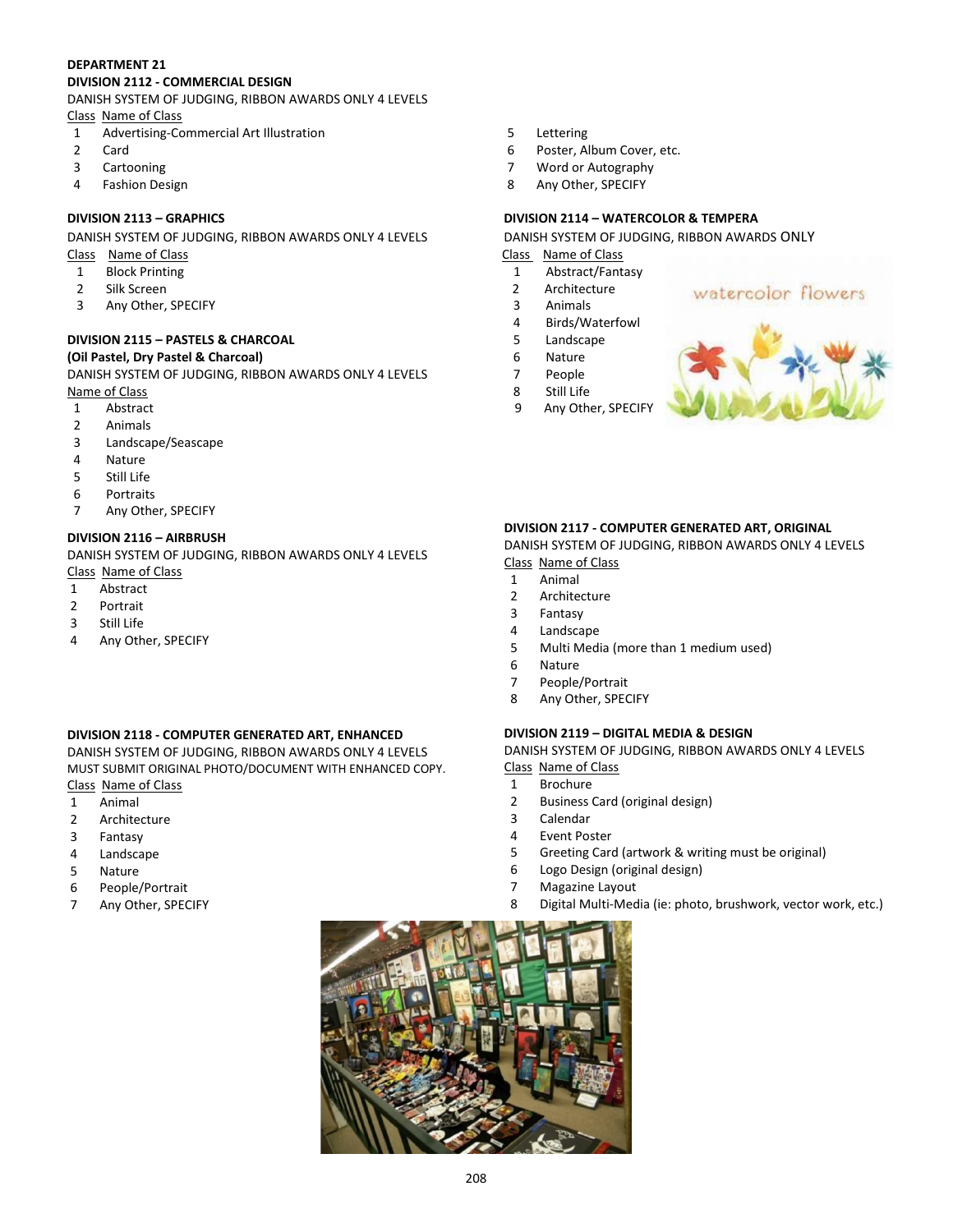# **CREATIVE ARTS PHOTOGRAPHY**

Each photo must represent the work of the exhibitor, i.e., taken, developed, printed, & backed with cardboard or mat board. Photos may have been commercially processed. Must be 5x7 or larger, but not to exceed 16x20 inches with identification label on the back.

## **DEPARTMENT 21 – CREATIVE ARTS**

**DIVISION 2120- BLACK & WHITE/COLOR PRINTS – DARKROOM** (Classes 1-42) **DANISH SYSTEM OF JUDGING, RIBBON AWARDS ONLY 4 LEVELS**

#### **DIVISION 2121 – BLACK & WHITE/COLOR PRINTS – DIGITAL** (Classes 1-42) **DANISH SYSTEM OF JUDGING, RIBBON AWARDS ONLY 4 LEVELS**

#### Class Name of Class

- 1 Abstracts
- 2 Agriculture
- 3 Animals Domestic
- 4 Animals Wildlife
- 5 Architecture
- 6 Birds/Waterfowl
- 7 Bridges
- 8 Celebrations
- 9 Composite (2 or more images/layers in 1 print)
- 10 Computer Magic (Photo illustrations, photo shopped, distortion, etc.)
- 11 Culture
- 12 Designs & Patterns
- 13 Flowers/ Plants
- 14 Funny Photo
- 15 Industrial
- 16 Insects
- 17 Landscape
- 18 Lifestyle
- 19 Macro
- 20 Man's Best Friend Dogs only
- 21 Mechanical/ Machinery
- 22 Mountains & Peaks
- 23 Nature
- 24 News Events
- 25 Night Scene
- 26 People Portrait
- 27 People Lifestyle people in everyday life
- 28 People Lifestyle Youth in everyday life
- 29 Reflections
- 30 Scanner Art
- 31 Seascape
- 32 Seasons
- 33 Shadows
- 34 Signs
- 35 Sports
- 36 Still Life
- 37 Study in Motion
- 38 Sunrise, Sunset
- 39 Texture Screen (photo taken through a texture screen)
- 40 Water/ Waterfalls
- 41 Weather Phenomenon (lightning, rainbows, storms, etc.)
- 42 Any Other, Specify

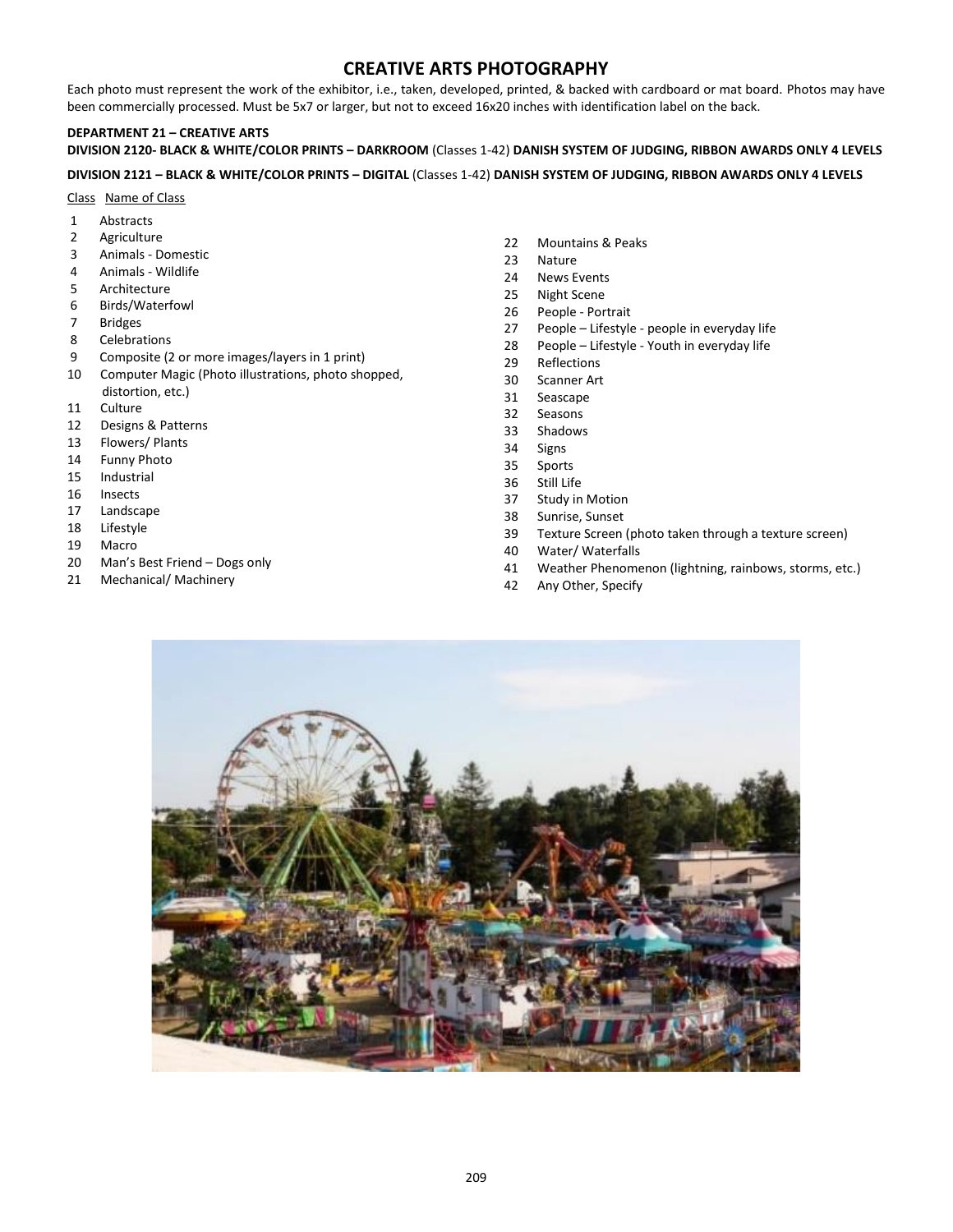# **SCHOOL BOOTHS – CREATIVE ARTS & INDUSTRIAL EDUCATION Department 22: Divisions 2201 - 2202**

### *ONLINE ENTRY DUE***: Friday, April 15, 2022, by 5:00 pm**

# *SCHOOL BOOTH MUST BE IN PLACE:* **Wednesday May 25 no later than 12:00 noon.** *BOOTH CONSTRUCTION:* **Mon. May 23, 3 pm – 8 pm; Tues. May 24, 8 am – 8 pm; Wed., May 25, 9 am – noon BOOTH REMOVAL Tuesday, May 31, 11:00 am – 6:00 pm** *ENTRY FEE***: \$50.00 • AMERICAN SYSTEM OF JUDGING**

1. Online entries must be received by the Fair Entry Office by Friday, April 15 at 5:00 pm.

2. School Booth must be in place Wednesday, May 25, by 12:00 noon. Judging will be done prior to 4:00 pm Thursday, May 26.

3. Maximum booth size not to exceed **600** square feet. Maximum side wall height is 4 feet.

4. Booth space will be assigned after entry form and fee has been received by the Entry Office. Preference will be given to prior year Exhibitors.

5. Schools must provide their own materials for construction of their booths, including dividers. The Fair will not provide any booth dividers. With the exclusion of fair entries, all decorative materials must be flame resistant or treated. Booths are subject to inspection by the State Fire Marshal. If materials do not meet flammability compliance, they must be removed.

6. Exhibit Booths should display the achievements of students in the field of Industrial Arts/Creative Arts in an attractive and educational manner. LIMITED TO ONE BOOTH ENTRY PER SCHOOL.

7. Exhibit Booth may consist of a single type of product such as wood, metal, art, etc. or any combination of products, and must contain only those projects that were entered for judging.

8. BOOTHS MUST BE DESIGNED AND CONSTRUCTED BY THE STUDENTS OF THE INDUSTRIAL EDUCATION AND CREATIVE ARTS CLASSES.

9. No painting on Fair Property will be permitted.

10. State and Local Rules apply to all entries.

11. **BOOTH CONSTRUCTION SHALL BE: MONDAY, MAY 23, 3:00 pm to 8:00 pm; TUESDAY, MAY 24, 8:00 am to 8:00 pm; & WEDNESDAY, MAY 25, FROM 9:00 am to 12:00 noon. Booth removal will be from 8:00 am to 5:00 pm TUESDAY, May 31.**

#### **DIVISION 2201 - SCHOOL EXHIBIT BOOTHS - SMALL**

PREMIUMS: 1st- \$1000.00 • 2nd- \$750.00 • 3rd- \$600.00 • 4th- \$500.00 • 5th- \$400.00 • 6th- \$300.00 Class Name of Class

1 Less Than 300 Square Feet

#### **DIVISION 2202 - SCHOOL BOOTHS - LARGE**

PREMIUMS: 1st-\$1250.00 • 2nd-\$1000.00 • 3rd- \$750.00 • 4th- \$600.00 • 5th- \$500.00 • 6th- \$400.00 Class Name of Class

1 More Than 300 Square Feet

#### **SCORE CARD FOR JUDGING SCHOOL BOOTHS**

| <b>EDUCATIONAL</b>      | Most interesting & informative exhibit using readable labeling, concise legends & other Educational aids | 40%  |
|-------------------------|----------------------------------------------------------------------------------------------------------|------|
| <b>VALUE</b>            | to best inform the public of the aims & accomplishments of the Industrial Ed & Creative Arts programs    |      |
| <b>ATTRACTIVENESS</b>   | Effective use of composition, animation, color &/or other exhibit aids to enhance appearance & create    | 15%  |
|                         | interest in the exhibit.                                                                                 |      |
| <b>SCOPE OF EXHIBIT</b> | Effectively uses all the area allotted for the exhibit                                                   | 20%  |
| <b>WORKMANSHIP</b>      | Design, construction & finished quality of articles made by students & displayed in the exhibit          | 20%  |
| <b>LIGHTING</b>         | Effective use of lighting to enhance appearance in the exhibit                                           | 5%   |
| <b>TOTAL SCORE</b>      |                                                                                                          | 100% |





210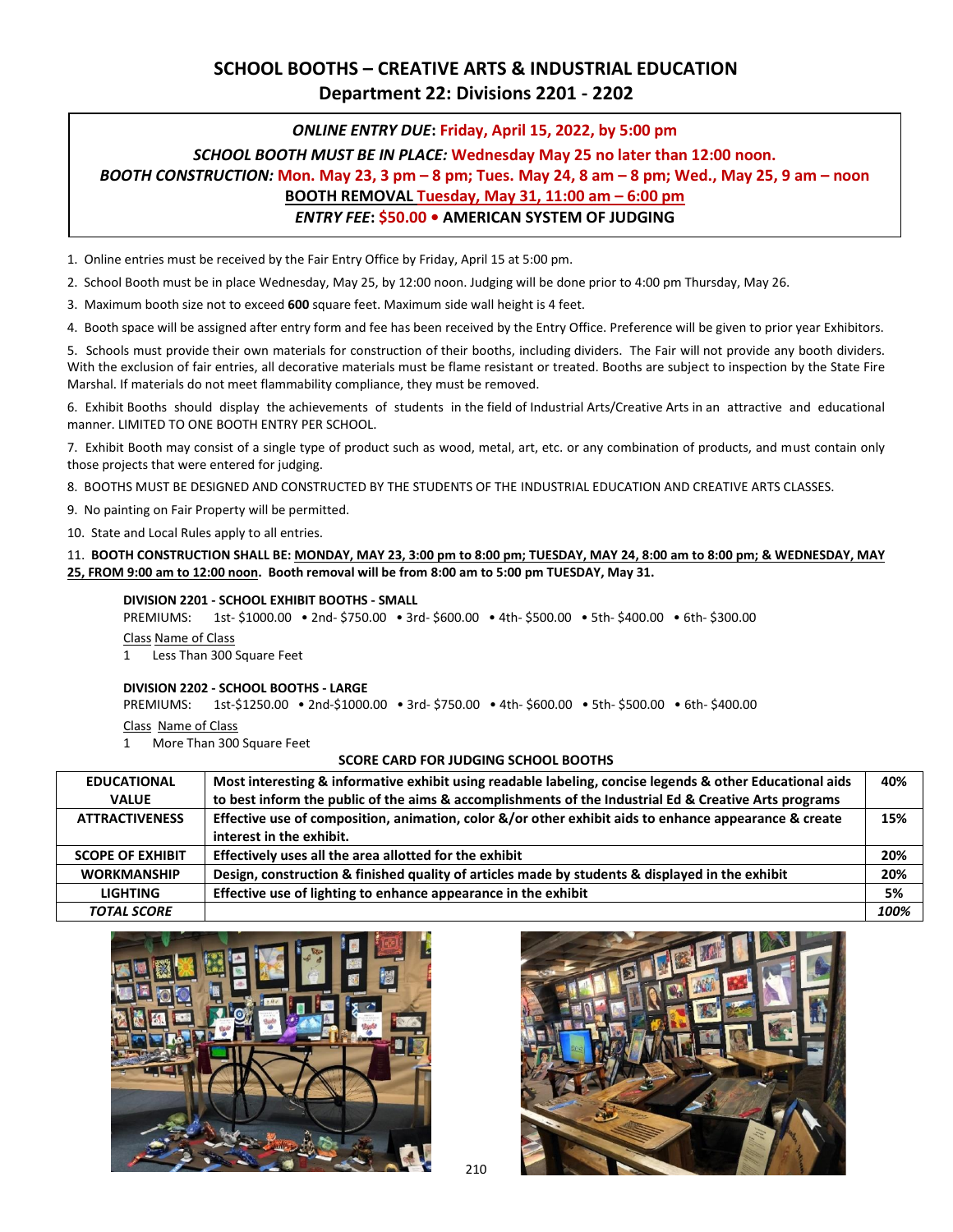# *ONLINE ENTRY DUE***: Friday, April 15, 2022, by 5:00 pm**

*ENTRIES RECEIVED:* **Friday, May 20 – 11:00 am – 6:00 pm or Saturday, May 21 – 10:00 am – 4:00 pm**

*DELIVER TO: EDUCATION/HOME ARTS BUILDING – Center "roll up" door; LARGE PROJECTS – check in at entry office* 

# *ENTRIES RELEASED:* **TUESDAY, May 31, 11:00 am – 6:00 pm**

# *ENTRY FEE***: NONE • DANISH SYSTEM OF JUDGING 1st – 3 rd**

# **SPECIAL AWARD SPONSORED BY THOMAS WELDING & THOMAS MANUFACTURING**

#### **As selected by the FFA Ag Mechanics judge**

1. Open to residents of Butte, Colusa, Glenn, Plumas, Sutter, Tehama, and Yuba Counties regularly enrolled in a high school that is following the California State Plan for Vocational Agriculture.

2. Although the exhibits need not be owned by the exhibitor, all must be the products of students as a regular part of their instruction in Agricultural Mechanics for the past year. The student exhibitor must have been the major contributor to the building or repairing of the exhibit.

3. **There is no limit as to the number of entries per exhibitor per class, however, no exhibitor shall receive more than 2 cash awards in any one class. (See State Rules). An article may not be entered in more than one class and an exhibitor may not enter more than one article from the same pattern.**

4. An item eligible for entry should be entered in the most appropriate Department, Division and Class. Any exhibit not properly entered may be transferred to its proper class by Fair Management, whose decision may be changed only by the Judge. Fair Management is NOT responsible for locating entry errors. No exhibitor shall be entitled to an award, which has been disallowed as a result of his/her own error. Exhibits that are not entered in appropriate Department, Division and Class may be disqualified by the Judge.

5. Display cards must be filled out and attached to each exhibit, labeling the exhibit, and giving a brief summary of the student exhibitor's project.

6. Entries must be complete, clean, & ready for display. Damaged entries will not be accepted & entries must not have been displayed in any past Silver Dollar Fair.

7. **All exhibits will be accepted and displayed in the Education/Home Arts Building**, excluding large projects. Large projects should check in at the Entry office for exhibit drop-off location.

8. Entries are shown at the owner's risk. See Local Rule #19.

9. State and Local Rules apply to all entries.

**THOMAS WELDING & THOMAS MANUFACTURING will present a \$50.00 cash award to the Outstanding FFA Welding Project** 



The Danish System of Judging is based upon established standards of quality for each type of product. In this system, each exhibit is judged according to how well it meets that standard rather than how it compares with other exhibits.

| <b>GROUP</b> | <b>QUALITY</b>     | <b>SCORE</b> | <b>RIBBON</b> |
|--------------|--------------------|--------------|---------------|
| First        | Superior           | 92% - 1005   | Blue          |
| Second       | Good               | 84% - 91%    | Red           |
| Third        | Average/Acceptable | 70% - 83%    | White         |
| Fourth       | Poor/Undesirable   | 69& or lower | None          |

#### **DEPARTMENT 23 - FFA AG MECHANICS DIVISION 2301 - FFA VO-ED SMALL PROJECTS**

PREMIUMS: 1st- \$6.00 2nd- \$5.00 3rd- \$4.00 Class Name of Class

- 1 Cold Metal
- 2 Sheet Metal
- 3 Plasma Cutting
- 4 Welding
- 5 Woodwork
- 6 Any Other Small Project, SPECIFY

### **DIVISION 2303 - FFA VO-ED LARGE PROJECTS**

PREMIUMS: 1st- \$30.00 2nd- \$20.00 3rd- \$15.00 Class Name of Class

- 
- 
- 1 General Farm Equipment 3 Farm Equipment, Repairs & Remodeling

6 Any Other Medium Project, **SPECIFY**

**DIVISION 2302 - FFA VO-ED MEDIUM PROJECTS** PREMIUMS: 1st- \$8.00 2nd - \$6.00 3rd- \$4.00

2 General Purpose Trailer 1 Any Other Large Project, SPECIFY

Class Name of Class 1 Cold Metal 2 Sheet Metal 3 Plasma Cutting 4 Welding 5 Woodwork

#### **FOR JUNIOR AG EQUIPMENT AUCTION PROJECT, SEE DEPARTMENT 25**